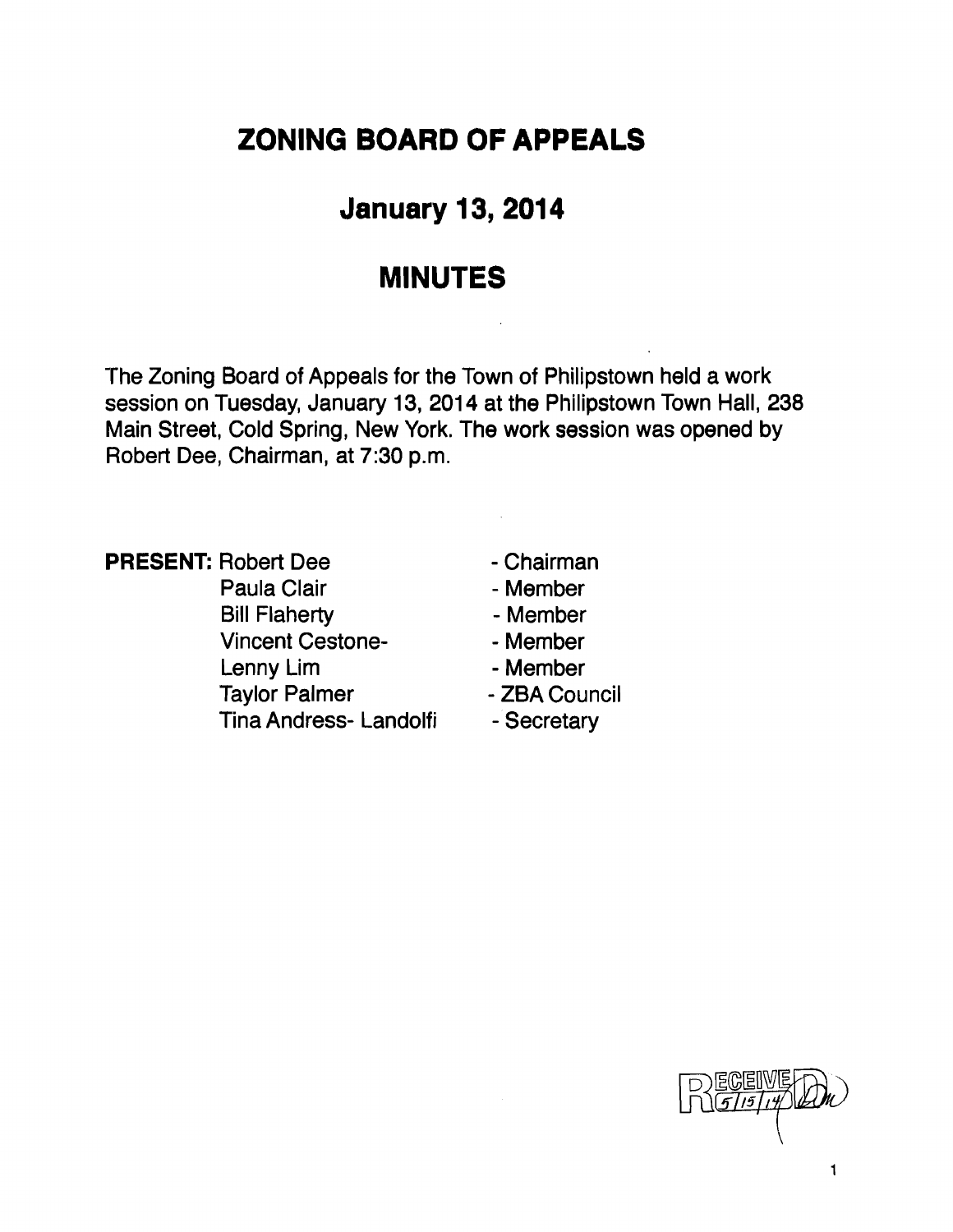### PLEDGE OF ALLEGIANCE WAS SAID

Robert Dee- First on the agenda the application for an area variance for 20 Nazareth Way. The applicant is seeking to sub divide his property in a manor that will create a 9.285 acre parcel where 20 acres is required. The applicant intends to convey the substandard lot to the state of New York which Is the adjoining property owner for park purposes. Applicant will accept a condition on the variance that requires conveyance to the state. Before I open the public hearing lets have a discussion amongst ourselves. Did everybody get a chance to review the five factors. Any questions on this or any discussions?

William Flaherty- I have one question. On the application page 2 number 10. Will The proposed action connect to a private or existing public water supply? The answer to that is no.

Robert Dee- Are you talking about the environmental form or the application?

William Flaherty- The application part of the environmental assessment form.

Robert Dee- You are, ok that is what I asked, go ahead.

William Flaherty-It says on page 2 number 10. Will the proposed connect to an existing public or private water supply. And the answer to that was no. If it says no describe method of providing potable water.

Glen Watson- The property that we are talking about is subject to the variance. Let me identity myself. I am Glennon Watson and I am here with Christopher Buck who is the sole member of 20 Nazareth Way, which is the applicant. There is a drinking water well for the building on the larger parcel, none of that is going to change. The piece that we are going to sub divide off is vacant and will remain vacant. We don't anticipate there will be a need or use for potable water.

William Flaherty- There is a well on that property now correct?

Glen Watson- That is correct.

William Flaherty- That well will provide all the necessary water for that building?

Glen Watson- Yes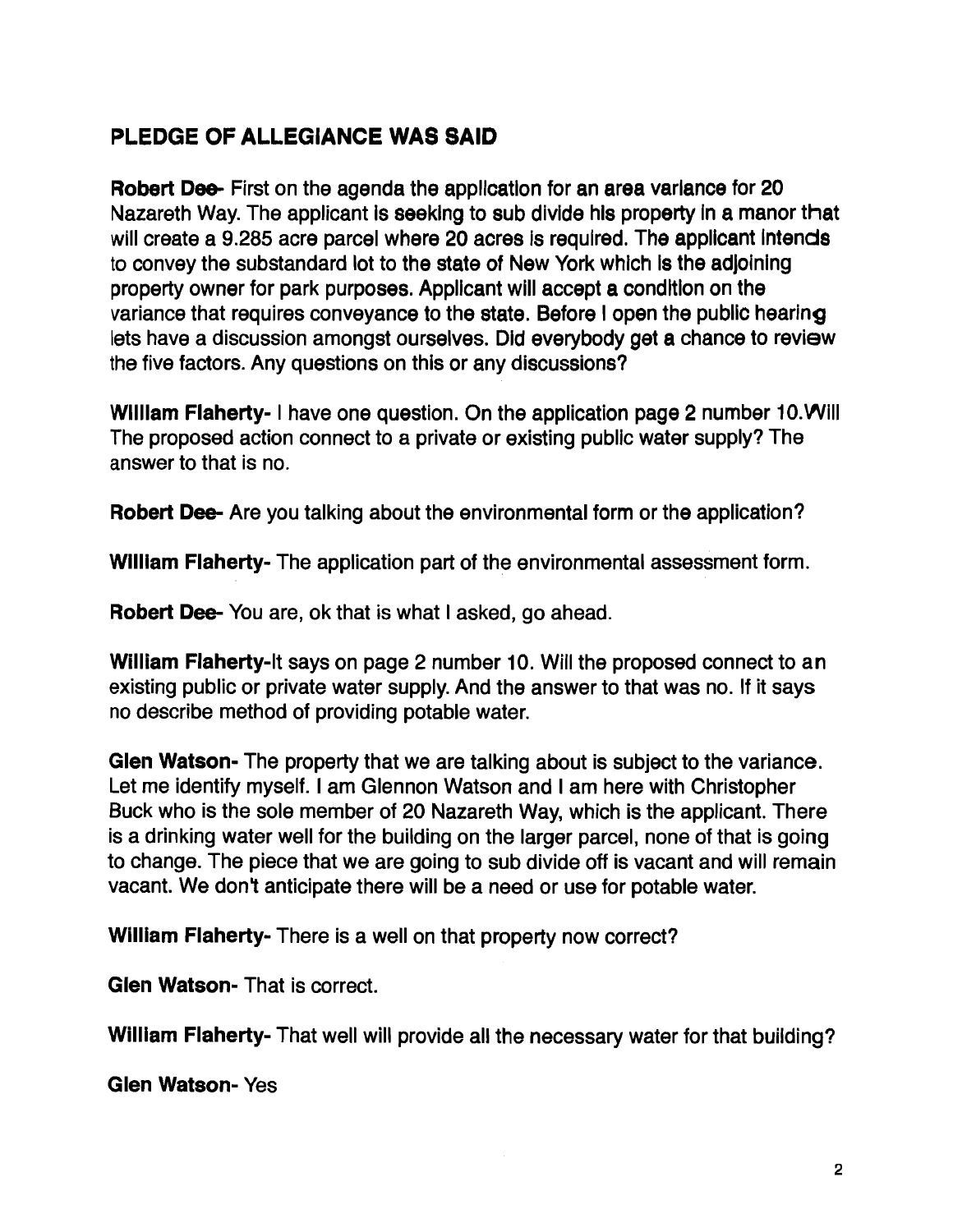William Flaherty- The answer to that was if no, then describe a method of potable water. Is it through well?

Glen Watson- Yes for the remaining lot.

Paula Clair- The lot that is requested to be the sub division will be park land right? It is not going.

Robert Dee- It is going to be conveyed to the state.

Glen Watson- If I could, just give me a minute and I will show you what is happening. (Mr. Watson sets up site plan) This is the situation now, this is the Winter Hill property on the south side of Snake Hili road just opposite Avery rd. Just a few hundred feet in from Route 90. What you see in red is the property it contains just under 30 acres. It is adjacent from the state park. Winter Hill was a previously approved project. It is institutional non profit tenants in this building. It has a septic field and a well. All that stuff is functional. The building has totally been restored over the past couple of years as many of you probably know. Mr. Bucks LLC intends to convey, in fact intends to donate 10 acres to the state. What will happen if the variance is granted and the subdivision is approved. This portion outlined in green. The States line will move to the west. It will follow the (inaudible) property. It will go through Winter Hill. This is just a little over 9 acres that will go to the state. There is no intention to ever build on that property. The systems that are in place will still remain in place.We did mention that one of the things the (INAUDIBLE) of this idea was from the state to have a little parking area, so that people wont have to park on Snake Hill Rd and Avery Rd.There is a space where that can happen on this property. That is going to be the states responsibility. What was read in the public notice a moment ago the LLC is willing to take a condition that this can only be conveyed to the owner. There are two points to be made. One is that one of your five points is whether there is another way that is practical for the applicant to pursue. You could make an argument that it is practical for the applicant to pursue that method of making a lot line adjustment and going through that method with the state. I figured it would be much easier to go through the town, and have the 9 acres free and clear to convey to the state without having to get a third sub office of the attorney generals office to do all that stuff first. That is why we chose this method. The second thing is, and I want to point out to you, I mentioned that Buck was going to donate this to the state. Typically that would have a beneficial tax consequence, and he would be able to take the donation off the value of his land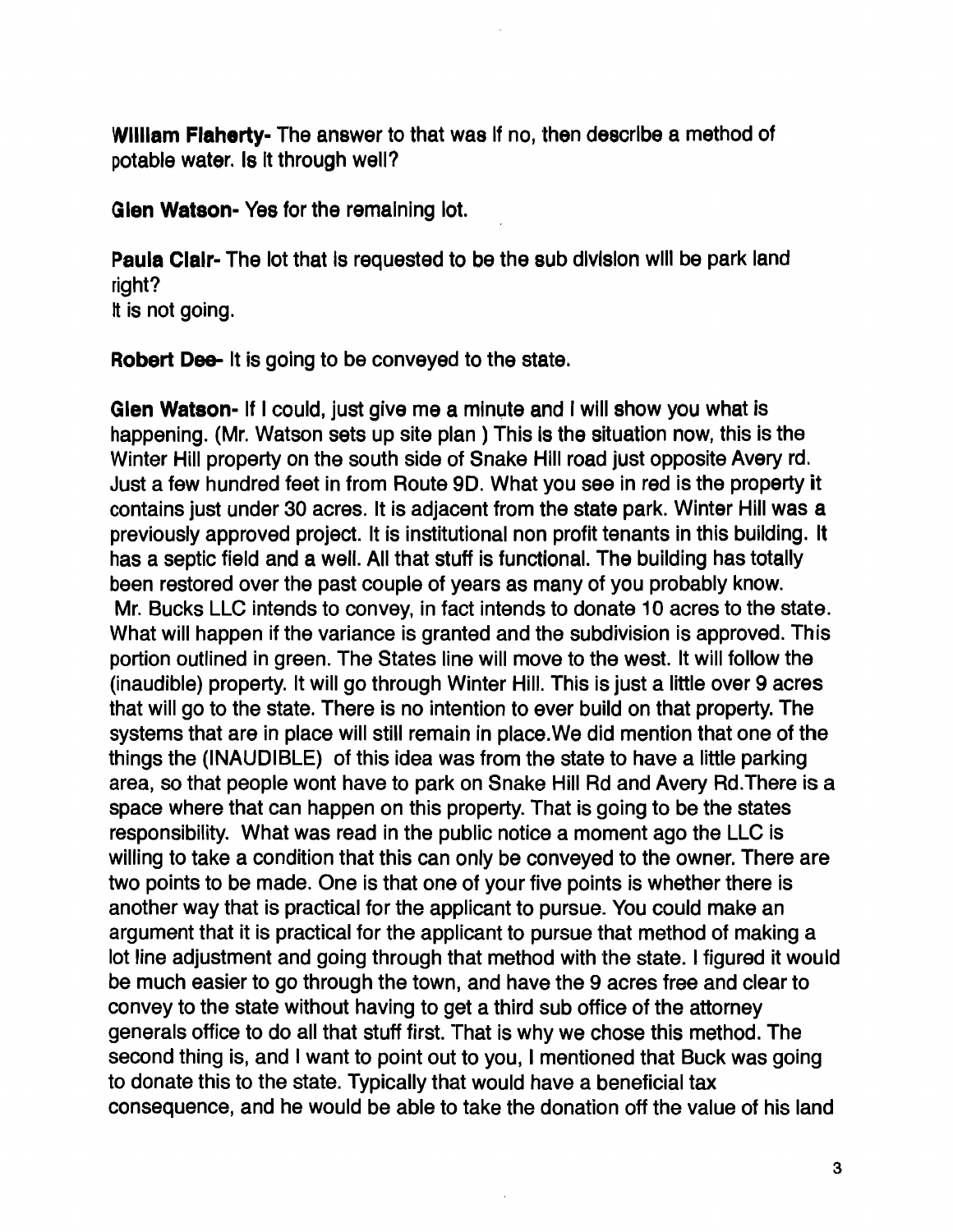from Income tax. When you put this condition on It, that becomes part of his cost and it is no longer a donation. It is a cost, and maybe your attorney can speak to this. Part of his cost to accomplish part of the sub division. therefore It Is not a donation anymore. Mr. Buck and I have spoken more than one time about this and he is more than willing to forego that potential deduction. This is a very altruistic thing he is doing here and we think Is practical and will have no physical change whatsoever until the state gets to the point where they feel that they ca n afford to build a parking lot for very few cars. Eight cars ten cars maybe.

WIlliam Flaherty- Has the State expressed interest in taking this property and having it conveyed to them?

Glen Watson- Yes.

William Flaherty- Do you have that in writing?

Glen Watson- I don't

William Flaherty- Is there a verbal from the state that they are interested in acquiring this property?

Glen Watson- Maybe we should be in the public hearing now.

Robert Dee- We will go into the public hearing, lets just go through this first.

Glen Watson- Ok fine.

Christopher Buck- This has been going on for awhile. It is my recollection that Andy Chmar brought this to my attention that the state was interested in providing a parking lot to the redoubt trails up there, and would I be interested in making that happen.

William Flaherty- What was your name please?

Christopher Buck- Christopher Buck

Robert Dee-They are putting a restriction on it, that it can only be conveyed to the state. There is nothing else they can do to it.

William Flaherty- Right.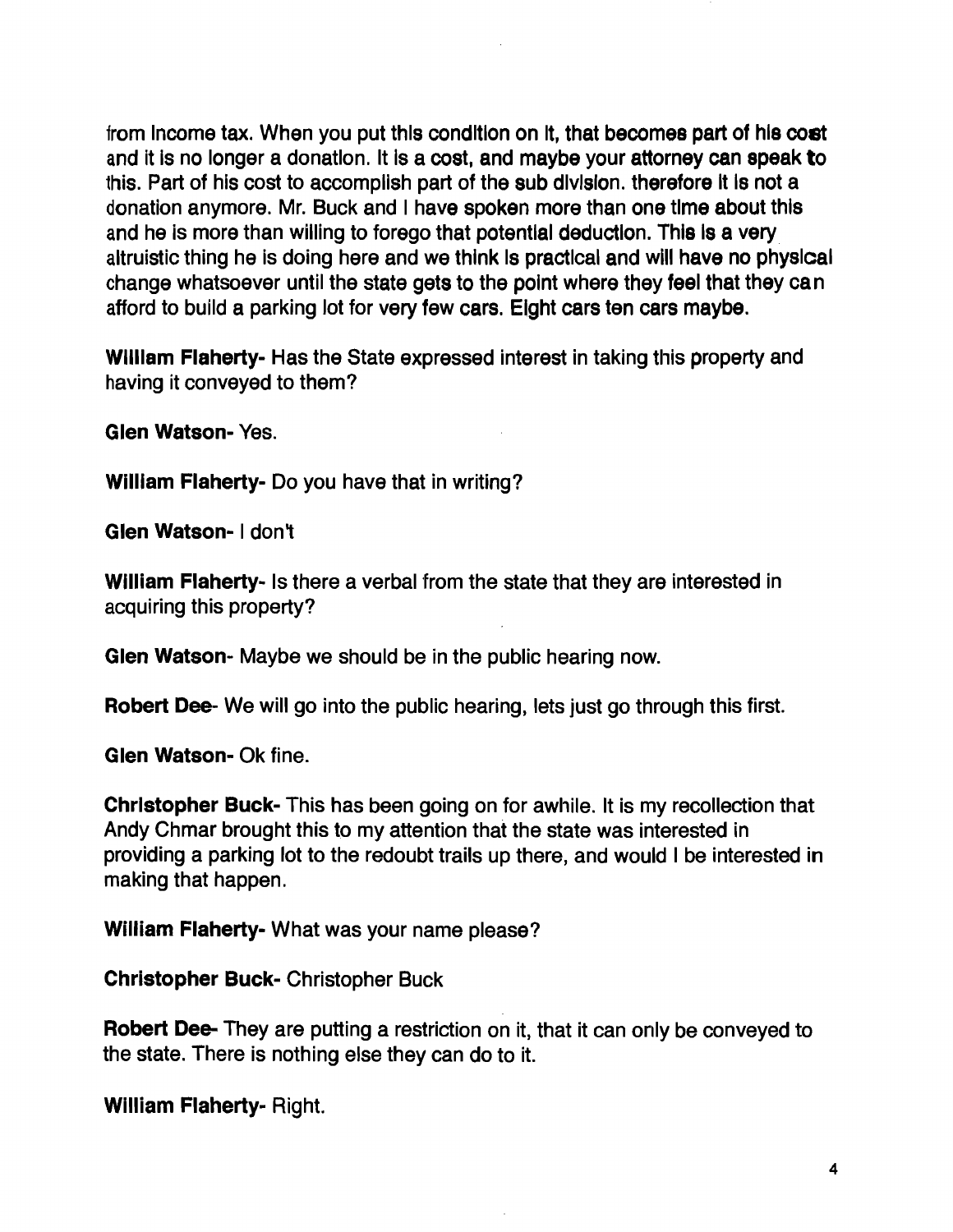Robert Dee- Anymore questions?

Paula Clair- Sounds fine to me.

Robert Dee- Bill, do you have anymore questions?

William Flaherty- The whole purpose in you wanting to convey this property I assume is to reduce your current property taxes. Is that correct?

Christopher Buck- That is not the purpose. It is one of the results of it. The purpose is to really create a good parking area to increase the accessibility to the trails.

William Flaherty- That is the designated for office buildings correct?

Glen Watson- For non profits yes. It is an institutional use.

William Flaherty- What is the occupancy rate or availability that is currently occupied?

Christopher Buck- The occupancy rate of?

WIlliam Flaherty- Do you have ten offices or 5 of them currently on the lease?

Christopher Buck- In Winter Hill we are 100 percent occupied.

William Flaherty - You are fully occupied?

Christopher Buck- Yes, we have three non profits in there. We have the Hudson Highlands Land Trust, The Garden Conservancy and the Shakespeare Festival. It is filled up.

Robert Dee- Anymore questions?

William Flaherty- The assessed value of that property is over one million dollars.

Christopher Buck- Yes.

William Flaherty- The town taxes on that is almost 15 thousand dollars.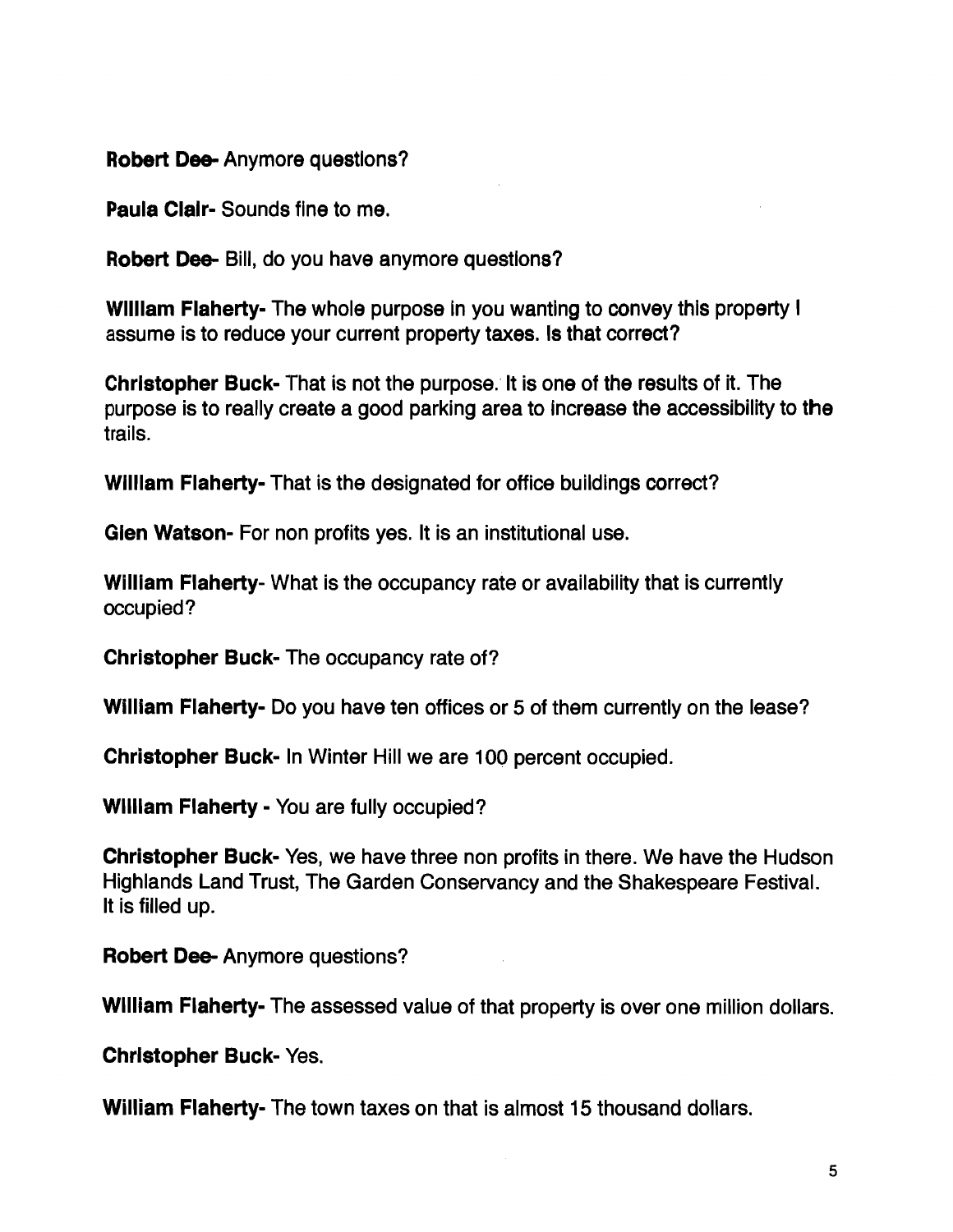Christopher Buck- I would have to check on that.

William Flaherty- I have it here in front of me.I have not been able to determine what impact this will have on the Garrison School district. I don't know what that tax is at this point in time. In order for me to get a better handle on this to determine what impact this is going to have on town takes, county taxes, and the school taxes.

Glen Watson- I can tell you. I was corrected and looked into this a little bit. This land that will become part of the state park will not be coming off the tax roll. The state pays taxes.

WIlliam Flaherty- Are you sure?

Glen Watson- Yes, I am sure of that.

William Flaherty- Absolutely sure?

Glen Watson- Yes, I am sure of that.

William Flaherty- In lieu of taxes?

Glen Watson- No, It is not a pilot. My understanding is that it is not a pilot payment in lieu of taxes. They actually pay taxes. John?

Councilman John Van Tassel- Yes.

William Flaherty- I know the town has been very successful in being able to have state property pay fees in lieu of taxes. I know that we have done that. Your telling me.

Glen Watson- That has changed. They now pay taxes. Councilman Van Tassel can tell you that.

William Flaherty- So there will be no impact on the current taxes that are being paid?

Glen Watson- They might have a lower tax for parkland acreage versus industrial acreage. There might be some reduction in the value. Typically when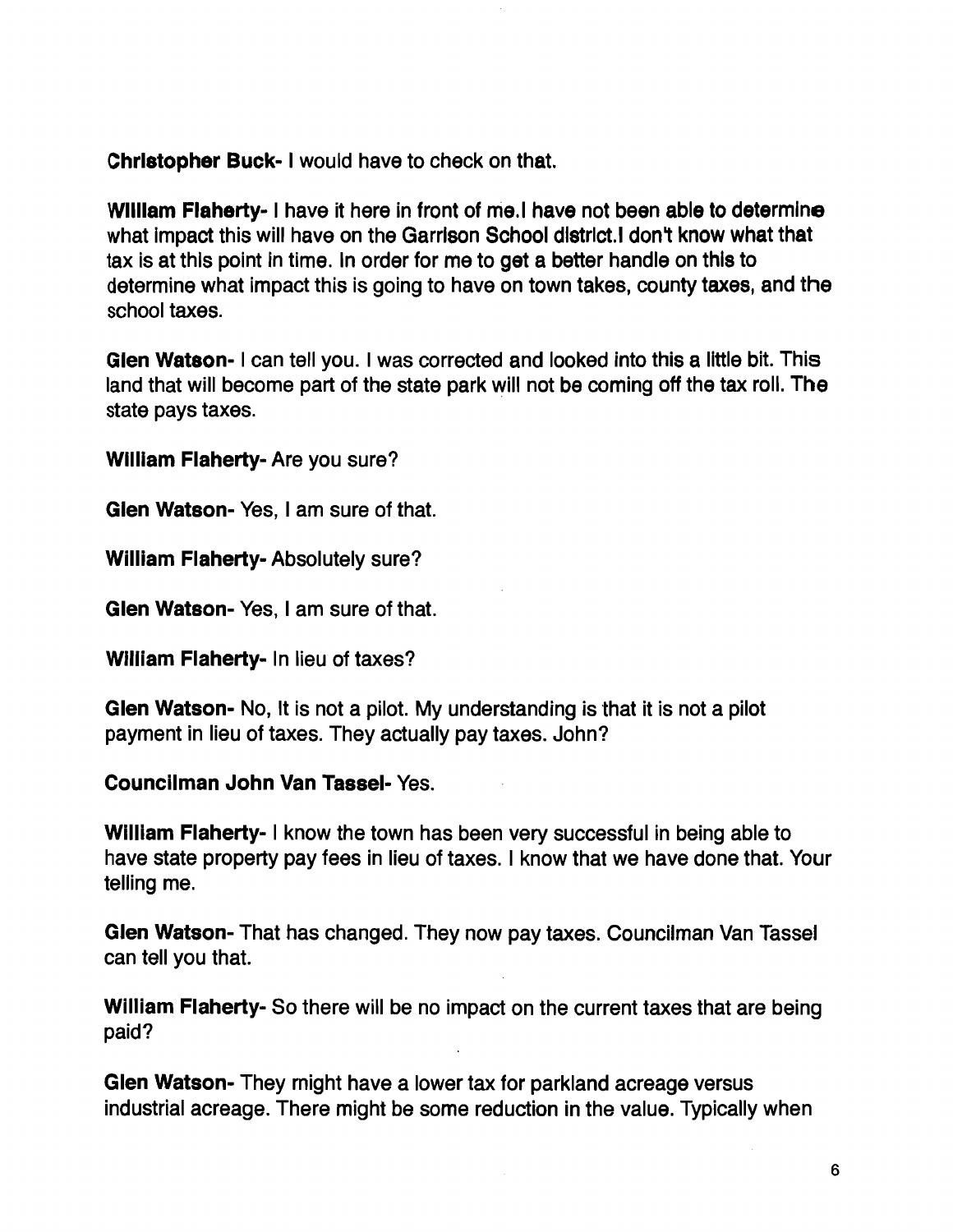you do a subdivision there is an increase in value, because each part gets a unit of develop ability plus the back acreage to come to Its total value. In this case I would expect that the parkland has a lower. Parkland Is valued slightly lower, because of its limited usability. This land Is very steep. It Is separate In a geographical sense we are subdividing off (inaudible) If you look at the topo on the maps that we gave you, you can see it very clearly.

William Flaherty- What you are saying then is that it will have little or no impact on the town taxes?

Glen Watson- Yes, I am saying that.

William Flaherty- How can you be sure of that?

Glen Watson- We could go to the assessor and ask him to value the property.

William Flaherty- The result of the conveyance of this property, your assessed valuation will be reduced as a result of the conveyance of the 10 acres to the state.

Glen Watson- That is correct.

William Flaherty- Therefore your taxes will be reduced accordingly?

Glen Watson- Not by strict proportions of 2 thirds and 1 thirds. And most probably, I did not look at the value, but a good part of that million is in the building. So you have to take that out, then you have to take a third of what is left. I suspect you have a million dollars in building and 500 thousand in land, then if you did lose it, but your not going to. It would reduce his taxes by maybe a third of 500 thousand. (inaudible) f my proportion is right, but that is still coming from the state.

Paula Clair- I would just like to say that I understand that it will reduce his taxes, but that is ok with me if he is going to donate it to the parkland. It is beneficial to the community.

Glen Watson- I would suspect that the value that he is giving away to the state will pay the property taxes for many years.

Paula Clair- I agree.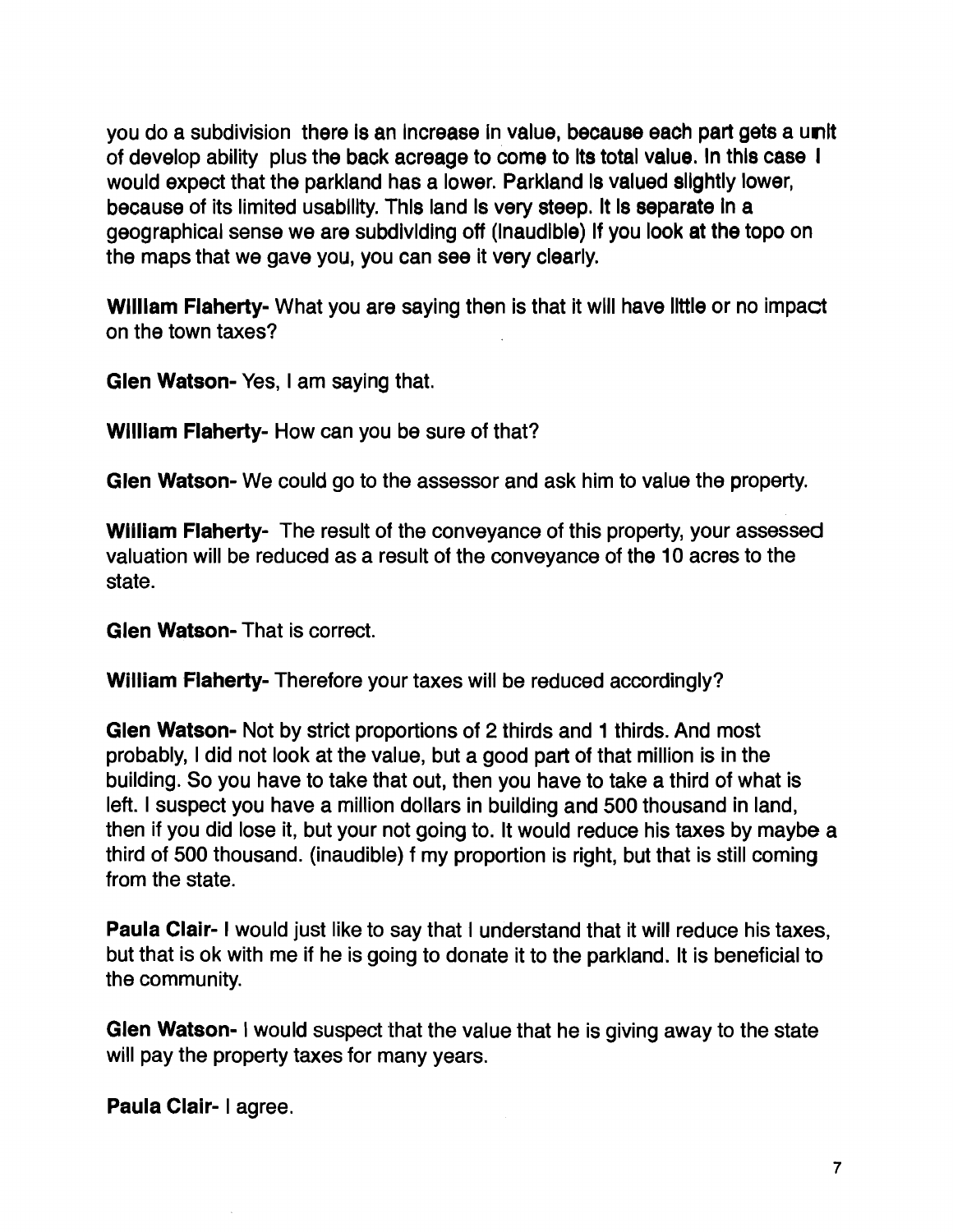Robert Dee- Anymore questions? At this time I would like to open the public hearing. Is there anyone here who would want to speak on this Issue? No one? I make a motion to close the public hearing.

Paula Clalr- I will second

#### ALL MEMBERS WERE IN FAVOR - PUBLIC HEARING WAS CLOSED.

Robert Dee- At this time I make a motion that the variance be granted with the restriction that the property can only be conveyed to the state.

Paula Clair- I second

Lenny Lim- Do we want to think about how big we restrict that parking lot

Robert Dee- No it is the states

Lenny Lim- Does the topo only allow 8 to 10 cars.

Robert Dee- It is a state project

Glen Watson- Frankly I never laid it out, and if they valet parked it , then they could probably squeeze more.

Robert Dee- It is good to get people from parking on the street. It would help the safety issue.

(inaudible)

Robert Dee- I don't think the state right now is ready to do much.

Taylor Palmer- If I may Mr. Chairman.You had mentioned in the conditions of approval that this lot could only be conveyed to the state and if it is not then it would be a substandard lot and could not be developed. That is something that you could write a letter to the Planning Board about. It does not have to be a condition of the approval,but a letter could be written to the Planning Board from the Zoning Board that there is some concern that if in fact the state did not purchase or obtain the property that there would not be other development, because it would be a substandard lot.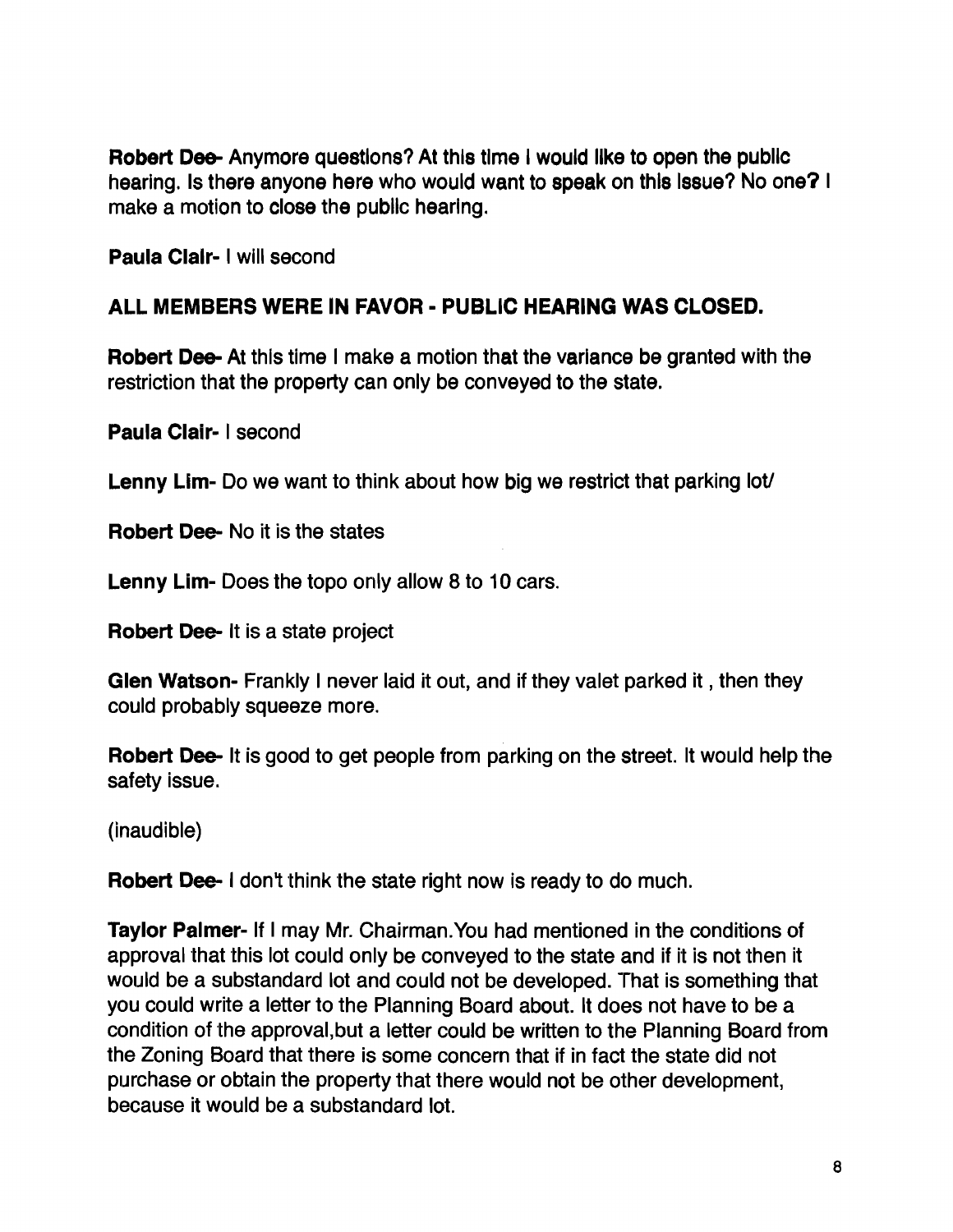Robert Dee- Why cant we just make it a condition that they convey it to the state?

Taylor Palmer- That could be a condition or there is the alternate, that being a letter to the Planning Board that there is that concern.

Robert Dee- I feel that we should put a restriction on it. How about everyone else? This way we can control it. They have graciously agreed to it, so I don't think we should pass up that opportunity. I make a motion that we grant the variance with the condition that they can only convey it to the state. Do I have a second?

Paula Clair- Second

Robert Dee- Ok, I am going to dod a roll call vote.

#### ROLL CALL VOTE

William Flaherty- I will vote in favor

Paula Clair- Yes

Vincent Cestona. Yes

Lenny Lim- Im in favor

Robert Dee- I vote yes, so unanimous.

#### MOTION CARRIED UNANIMOUSLY - VARIANCE GRANTED

Lenny Lim- Than you for the parkland

Robert Dee- Yes, thank you for the parkland. Next issue is going to be under old business. On November 25th meeting two ZBA board members Mr. Cestone and Mr. Lim asked a legal

#### AT THIS POINT THE RECORDING DEVICE USED RAN OUT OF MEMORY SPACE AND STOPPED RECORDING. THE REST OF THE MINUTES WILL REFLECT NOTES TAKEN BY THE ZBA SECRETARY.